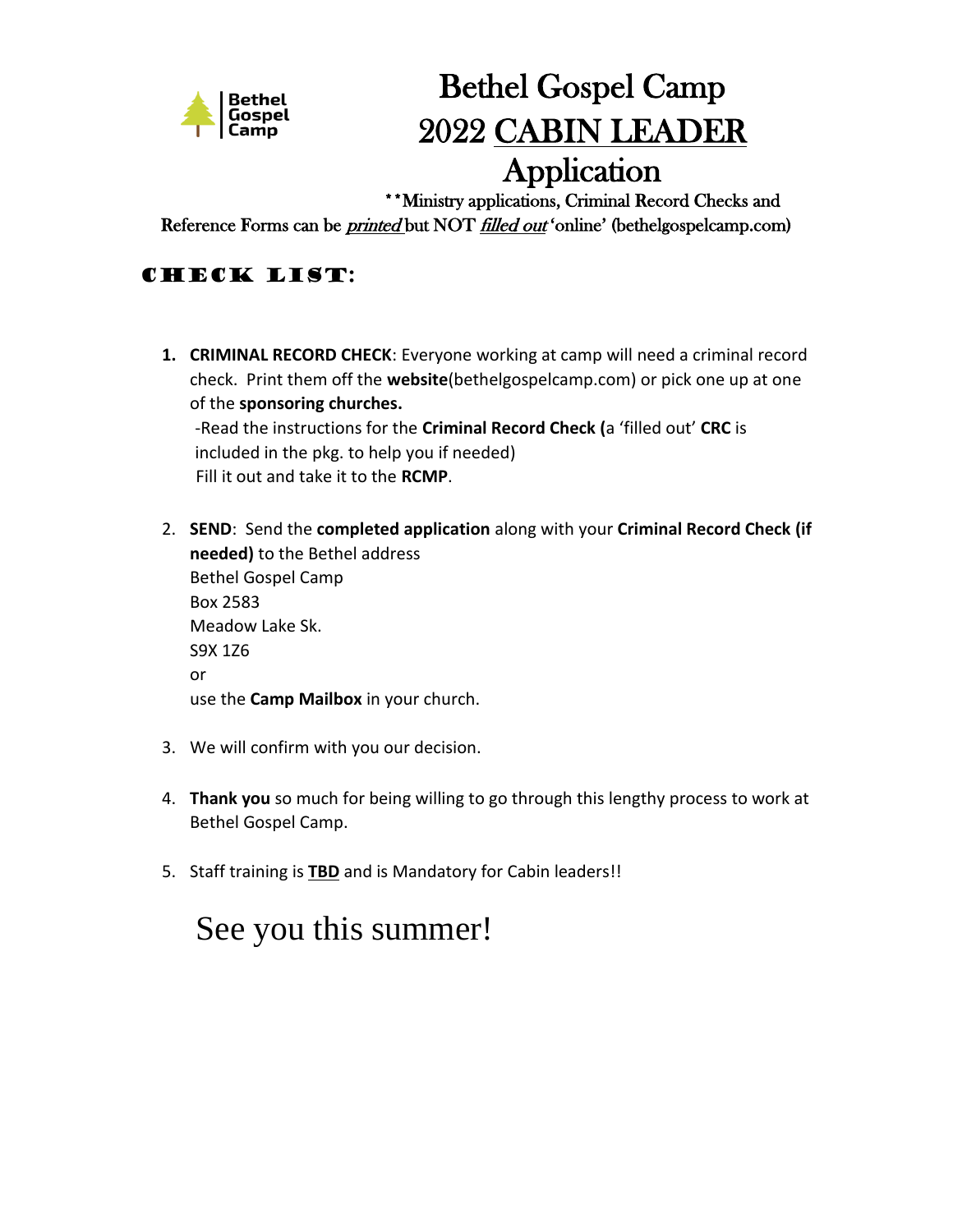

## **Cabin Leader Application Form 2022**

**For those** *returning to serve* **at Bethel Gospel Camp**

(Information received is **strictly confidential**)

*Looking forward to working with you again this summer*

| Full name Male Female Female                                                                                                               |  |  |  |  |
|--------------------------------------------------------------------------------------------------------------------------------------------|--|--|--|--|
| $Health Card #$ [100]<br>Date of birth                                                                                                     |  |  |  |  |
| Single Married Engaged Separated Divorced Remarried Widow/Widower                                                                          |  |  |  |  |
|                                                                                                                                            |  |  |  |  |
|                                                                                                                                            |  |  |  |  |
|                                                                                                                                            |  |  |  |  |
|                                                                                                                                            |  |  |  |  |
| Grade completed_____ Post-secondary: Years completed_____ Degree received__________________________                                        |  |  |  |  |
| Position you are applying for<br>_____ Sr Cabin Leader _______ Jr Cabin Leader                                                             |  |  |  |  |
| ______ Volunteer or _________ Paid position                                                                                                |  |  |  |  |
|                                                                                                                                            |  |  |  |  |
| How long have you attended? ___________ Do you attend regularly (2 or more services a month)? _____                                        |  |  |  |  |
|                                                                                                                                            |  |  |  |  |
| Camp dates you are applying for                                                                                                            |  |  |  |  |
| <b>Bethel Gospel Camp (Jeanette Lake)</b>                                                                                                  |  |  |  |  |
| Teddy Bear (July 6-8) _______<br>Children's 1 (July 11-15) _______<br>Children's 2 (July 18-22) $\frac{1}{2}$<br>Children's 3 (July 25-29) |  |  |  |  |

Teen Camp (Aug 1-5) \_\_\_\_\_

## **STAFF TRAINING IS July 3-5 !!**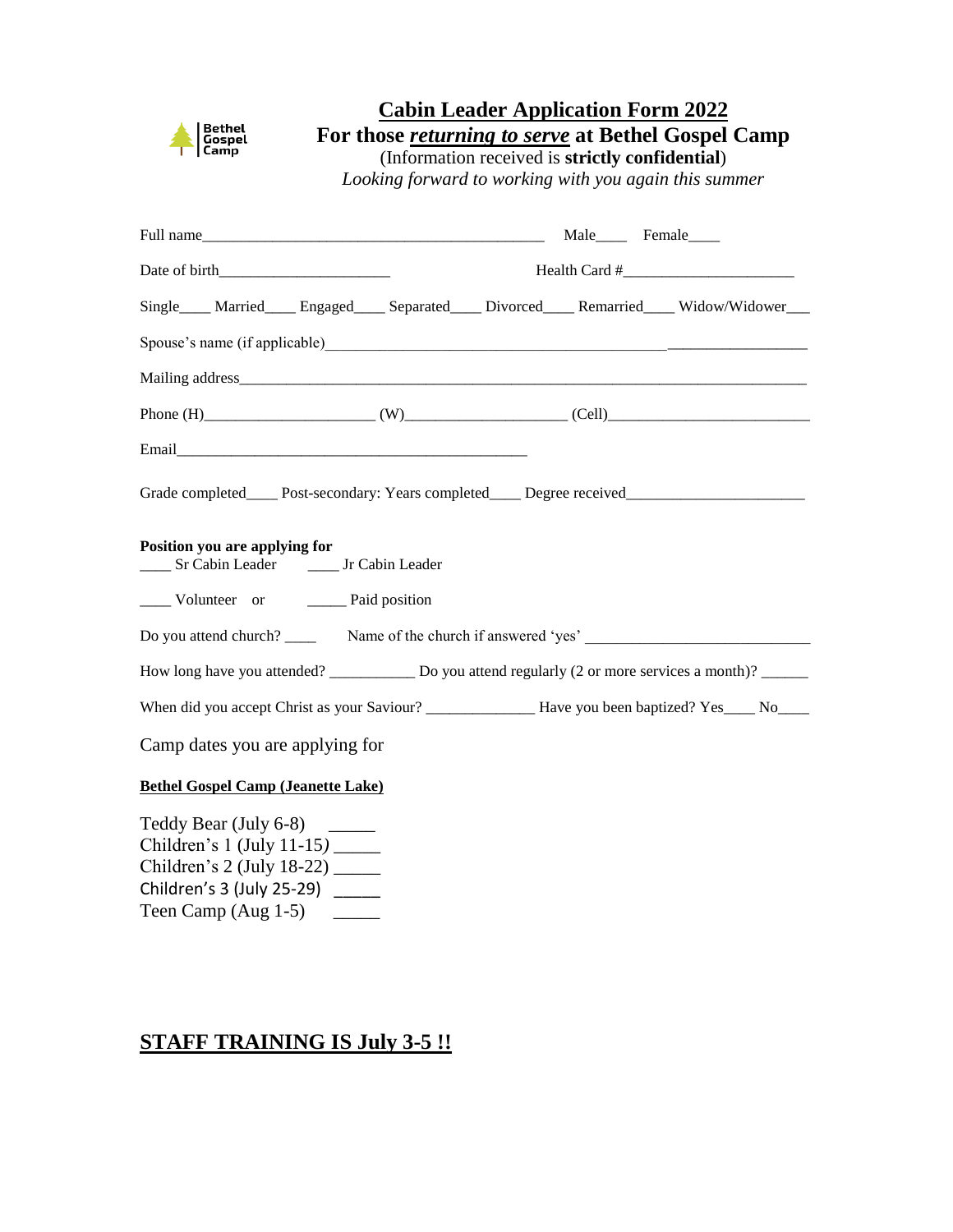Because a big part of the cabin leader position is sharing faith with the children, we would like to hear your experiences and understanding of God in your life. (use more paper if needed)

1. Please give a brief account of your testimony. (how you came to faith)

2. Describe how God has worked in your life over the last year. You can include any struggles you've had.

3. Outline how you would explain salvation to a camper.